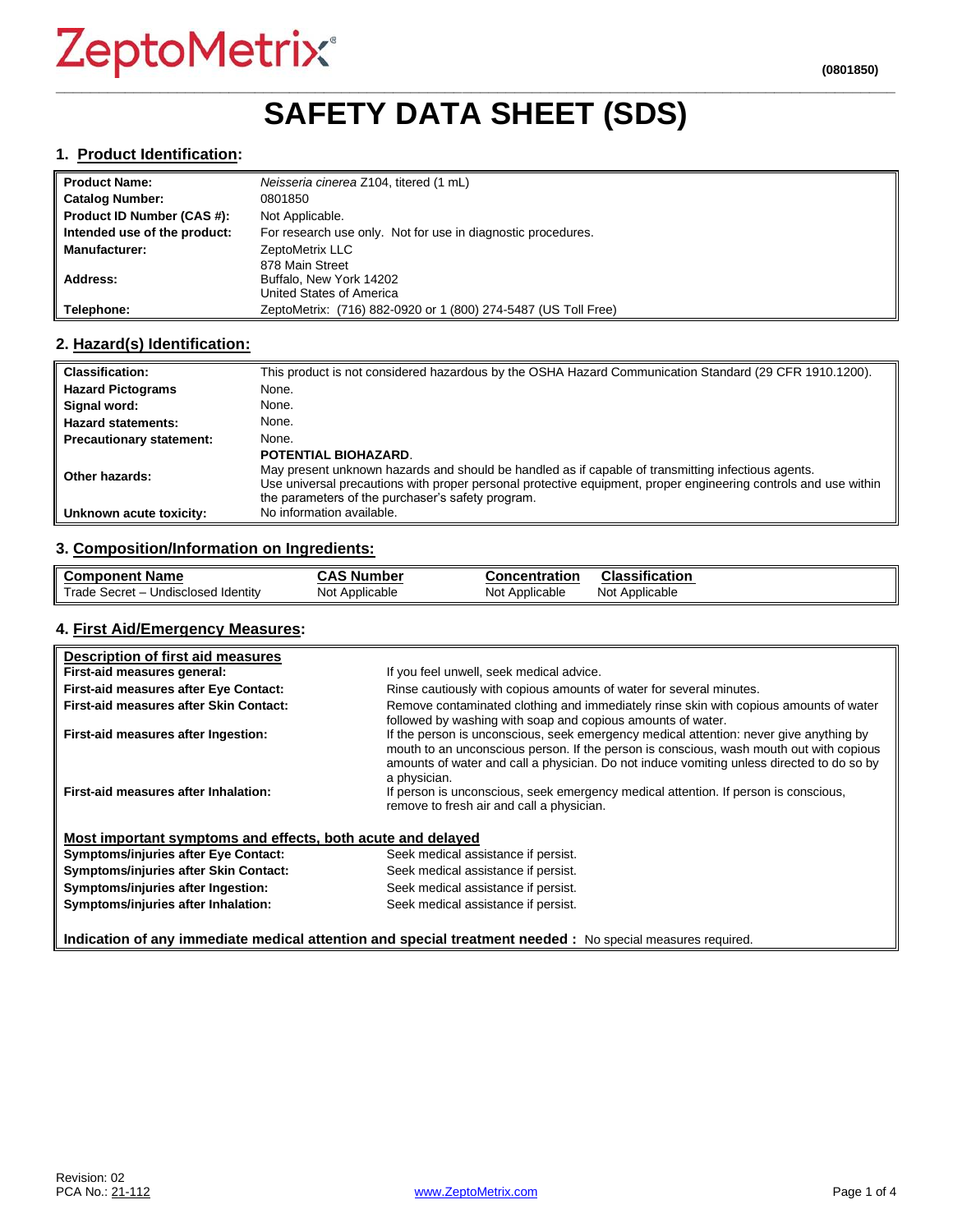# **5. Fire and Explosion Measures:**

| <b>Extinguishing Media</b><br>Suitable extinguishing media:<br>Unsuitable extinguishing media: | Use an extinguishing agent suitable for the surrounding area.<br>Use an extinguishing agent suitable for the surrounding area.             |
|------------------------------------------------------------------------------------------------|--------------------------------------------------------------------------------------------------------------------------------------------|
| Special hazards arising from the substance or mixture                                          |                                                                                                                                            |
| Fire hazard:                                                                                   | No known hazards.                                                                                                                          |
| <b>Explosion hazard:</b>                                                                       | No known hazards.                                                                                                                          |
| <b>Reactivity:</b>                                                                             | No known hazards.                                                                                                                          |
| <b>Advice for firefighters</b>                                                                 |                                                                                                                                            |
| <b>Firefighting instructions:</b>                                                              | Exercise caution when fighting a fire.                                                                                                     |
| Protection during firefighting:                                                                | Firefighters should wear protective gear. Do not enter fire area without proper protective<br>equipment, including respiratory protection. |

**\_\_\_\_\_\_\_\_\_\_\_\_\_\_\_\_\_\_\_\_\_\_\_\_\_\_\_\_\_\_\_\_\_\_\_\_\_\_\_\_\_\_\_\_\_\_\_\_\_\_\_\_\_\_\_\_\_\_\_\_\_\_\_\_\_\_\_\_\_\_\_\_\_\_\_\_\_\_\_\_\_\_\_\_\_\_\_\_\_\_\_\_\_\_\_\_\_**

# **6. Accidental Release Measures:**

| Personal precautions, protective equipment and emergency procedures |                                                                                  |  |  |
|---------------------------------------------------------------------|----------------------------------------------------------------------------------|--|--|
| <b>General measures:</b>                                            | Use appropriate personal protective equipment (PPE) and appropriate laboratory   |  |  |
|                                                                     | procedures.                                                                      |  |  |
| For non-emergency personnel                                         |                                                                                  |  |  |
| <b>Protective equipment:</b>                                        | Use appropriate personal protective equipment (PPE).                             |  |  |
| <b>Emergency procedures:</b>                                        | Use appropriate emergency laboratory procedures.                                 |  |  |
|                                                                     |                                                                                  |  |  |
| For emergency responders                                            |                                                                                  |  |  |
| <b>Protective equipment:</b>                                        | Use appropriate personal protective equipment (PPE).                             |  |  |
| <b>Emergency procedures:</b>                                        | Use appropriate emergency procedures.                                            |  |  |
| Methods and material for containment and cleaning up                |                                                                                  |  |  |
| For containment:                                                    | Contain material in accordance to State and Federal regulations.                 |  |  |
| Methods for cleaning up:                                            | Follow and dispose of material in accordance to State and Federal waste disposal |  |  |
|                                                                     | regulations.                                                                     |  |  |

# **7. Handling and Storage:**

| Precautions for safe handling: | Handle in accordance with all <b>Biosafety Level 2</b> procedures. Please reference the 5 <sup>th</sup><br>edition of Biosafety in Microbiological and Biomedical Laboratories (BMBL) for a detailed<br>discussion on biological safety<br>(http://www.cdc.gov/biosafety/publications/bmbl5/index.htm). |
|--------------------------------|---------------------------------------------------------------------------------------------------------------------------------------------------------------------------------------------------------------------------------------------------------------------------------------------------------|
| <b>Storage conditions:</b>     | Keep container closed when not in use. Do not store in a frost-free freezer.                                                                                                                                                                                                                            |
| Incompatible products:         | No Data Available.                                                                                                                                                                                                                                                                                      |
| Incompatible materials:        | No Data Available.                                                                                                                                                                                                                                                                                      |
| Storage:                       | Recommended storage temperature -65°C.                                                                                                                                                                                                                                                                  |

# **8. Exposure Controls and Personal Protection:**

| Appropriate engineering controls:     | Use universal precautions. Product may present unknown biohazard.                        |
|---------------------------------------|------------------------------------------------------------------------------------------|
| <b>Personal Protective Equipment:</b> | Use laboratory coat, protective gloves, safety glasses and suitable protective clothing. |
| Pictograms:                           |                                                                                          |
| <b>Eye/Face protection:</b>           | Wear in accordance with good laboratory practices and safety procedures.                 |
| Skin and body protection:             | Wear in accordance with good laboratory practices and safety procedures.                 |
| <b>Respiratory protection:</b>        | Wear in accordance with good laboratory practices and safety procedures.                 |
| Hand protection:                      | Wear in accordance with good laboratory practices and safety procedures.                 |
| <b>Mechanical protection:</b>         | Wear in accordance with good laboratory practices and safety procedures.                 |
| Special work practices:               | Follow purchaser's safety program.                                                       |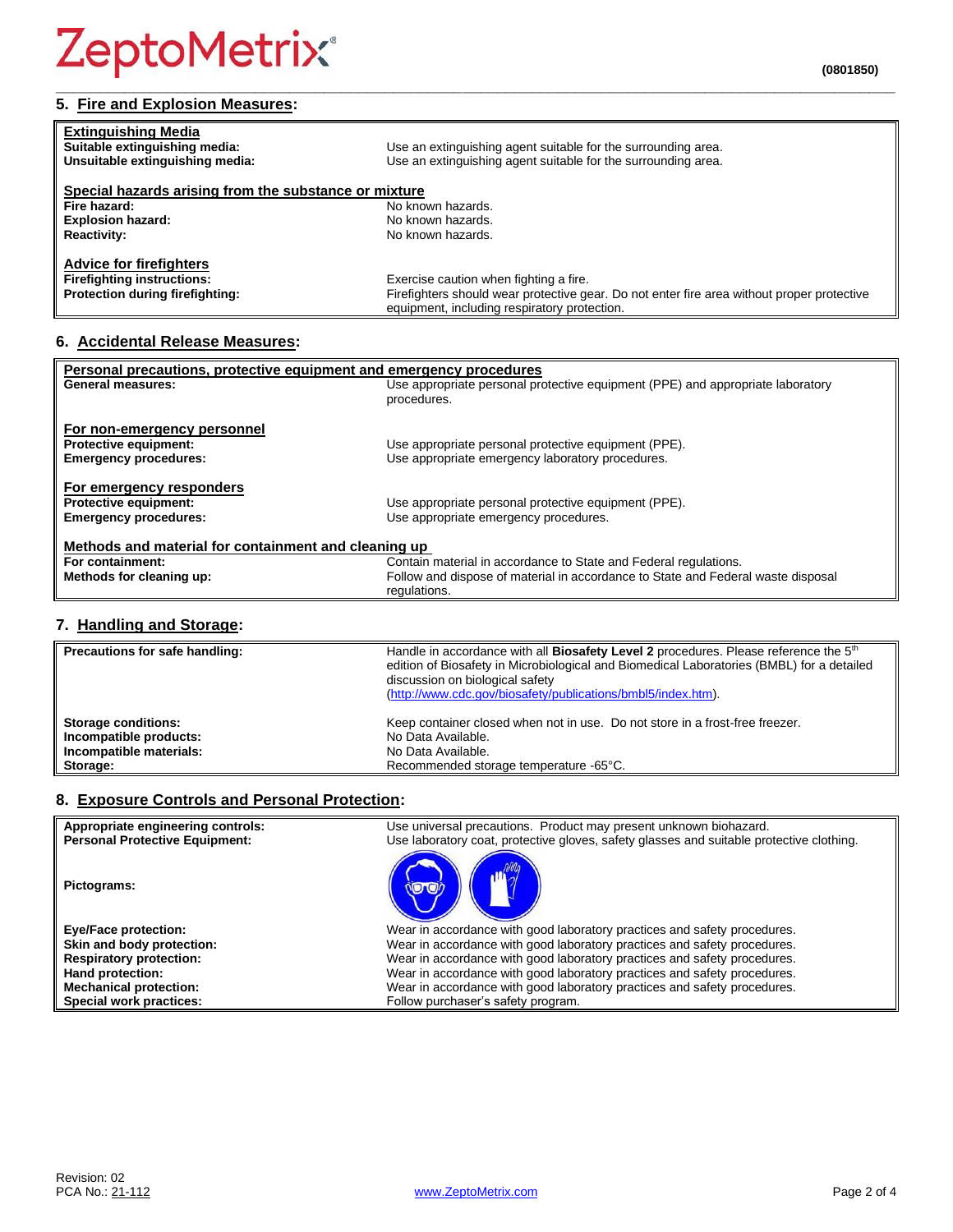# ZeptoMetrix®

#### **\_\_\_\_\_\_\_\_\_\_\_\_\_\_\_\_\_\_\_\_\_\_\_\_\_\_\_\_\_\_\_\_\_\_\_\_\_\_\_\_\_\_\_\_\_\_\_\_\_\_\_\_\_\_\_\_\_\_\_\_\_\_\_\_\_\_\_\_\_\_\_\_\_\_\_\_\_\_\_\_\_\_\_\_\_\_\_\_\_\_\_\_\_\_\_\_\_ 9. Physical and Chemical Properties:**

| (0801850) |  |
|-----------|--|
|           |  |

| <b>Physical State:</b>                        | Liquid at room temperature.        |
|-----------------------------------------------|------------------------------------|
| Appearance/color:                             | Cloudy to clear                    |
| Odor:                                         | No Data Available.                 |
| Odor threshold:                               | No Data Available.                 |
| pH:                                           | No Data Available.                 |
| Melting point/freezing point:                 | No Data Available.                 |
| <b>Boiling point:</b>                         | No Data Available.                 |
| Flash point:                                  | No Data Available.                 |
| <b>Evaporation rate:</b>                      | No Data Available.                 |
| Flammability:                                 | No Data Available.                 |
| Upper/lower flammability or explosive limits: | No Data Available.                 |
| Vapor pressure:                               | No Data Available.                 |
| Vapor density:                                | No Data Available.                 |
| <b>Relative density:</b>                      | No Data Available.                 |
| Solubility(ies):                              | No Data Available.                 |
| <b>Partition coefficient:</b>                 | No Data Available.                 |
| Auto-ignition temperature:                    | No Data Available.                 |
| <b>Decomposition temperature:</b>             | No Data Available.                 |
| <b>Viscosity:</b>                             | No Data Available.                 |
| <b>Other information:</b>                     | May settle. Mix gently before use. |

# **10. Stability and Reactivity:**

| <b>Reactivity:</b>                  | No Data Available.                                                                  |
|-------------------------------------|-------------------------------------------------------------------------------------|
| <b>Chemical stability:</b>          | The product is stable.                                                              |
| Possibility of hazardous reactions: | Under normal conditions of storage and use, hazardous reactions will not occur.     |
| <b>Conditions to avoid:</b>         | No Data Available.                                                                  |
| Incompatible materials:             | No Data Available.                                                                  |
| Hazardous decomposition products:   | Under normal conditions of storage and use, hazardous decomposition products should |
|                                     | not be produced.                                                                    |

# **11. Toxicological Information:**

| <b>Skin corrosion/irritation:</b>                   | No Data Available. |
|-----------------------------------------------------|--------------------|
| Eye damage/irritation:                              | No Data Available. |
| <b>Respiratory damage/irritation:</b>               | No Data Available. |
| Ingestion damage/irritation:                        | No Data Available. |
| Specific target organ toxicity (single exposure):   | No Data Available. |
| Specific target organ toxicity (repeated exposure): | No Data Available. |
| <b>Numerical measure of toxicity:</b>               | No Data Available. |
| Symptoms/injuries after skin contact:               | No Data Available. |
| Symptoms/injuries after eye contact:                | No Data Available. |
| Symptoms/injuries after inhalation:                 | No Data Available. |
| Symptoms/injuries after ingestion:                  | No Data Available. |

# **12. Ecological Information:**

| Ecotoxicity:                   | No Data Available. |
|--------------------------------|--------------------|
| Persistence and degradability: | No Data Available. |
| Bioaccumulative potential:     | No Data Available. |
| <b>Mobility in soil:</b>       | No Data Available. |
| Other adverse effects:         | No Data Available. |

# **13. Disposal Information:**

| Was<br>.<br>. . | $C+$<br>.000<br>one.<br>ndor.<br>)ısr<br>equiations.<br>$\sim$<br>octa<br>iai ir<br>.<br>.corc<br>oldit<br>1d1<br>. A<br>an<br>ы.<br>20 U<br>וומר |
|-----------------|---------------------------------------------------------------------------------------------------------------------------------------------------|

# **14. Transport Information:**

| UN number                                                            | UN3373                                    |
|----------------------------------------------------------------------|-------------------------------------------|
| UN proper shipping name                                              | Biological Substance, Category B.         |
| <b>Hazard Class</b>                                                  | 6.2                                       |
| Packing group                                                        | None.                                     |
| <b>Environmental hazards</b>                                         | No data available.                        |
| <b>Transport in bulk</b><br>(According to MARPOL 73/78 and IBC Code) | Packing Instruction: P650                 |
| <b>Special precautions</b>                                           | May require Biosafety Level 2 Laboratory. |